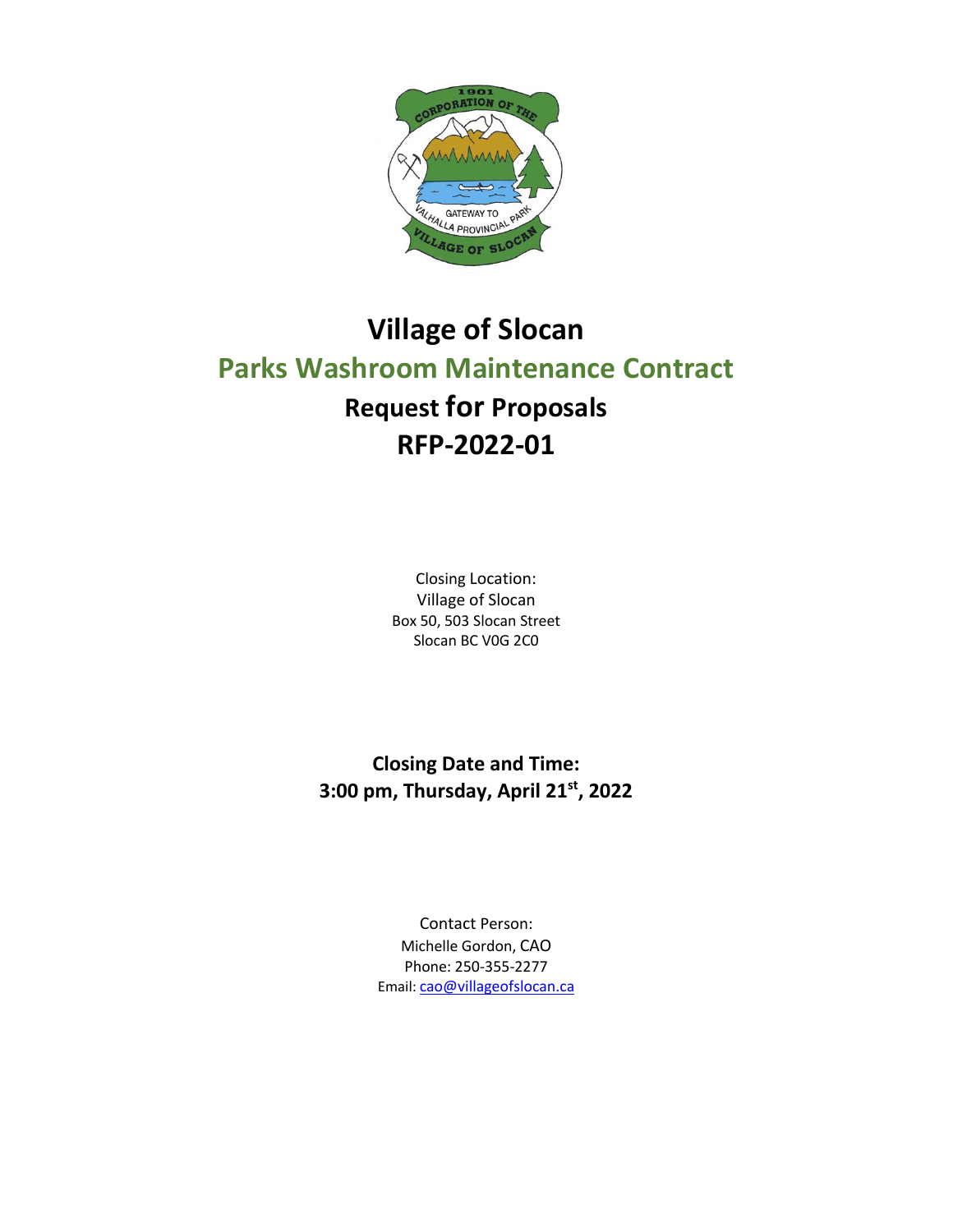#### **1. INTRODUCTION**

This Request for Proposals (RFP) has been prepared to directly invite qualified firms, companies and individuals to submit a Proposal to act as *Parks Washroom Maintenance Contractor* for the Village of Slocan.

#### **2. SUBMISSION DETAILS**

- a) The Village is not under any obligation whatsoever to select a proponent and may cancel this Request for Proposal at any time for whatever reason(s) and without liability to the proponents or anyone else.
- b) Proponents are solely responsible and without recourse to the Village for their own expenses in preparing and submitting a proposal and for otherwise participating in the Request for Proposal process.

#### **Please address submissions to:**

Michelle Gordon Chief Administrative Officer Box 50, 503 Slocan Street, Slocan BC, V0G 2C0 [cao@villageofslocan.ca](mailto:cao@villageofslocan.ca)

Submissions are to be received by no later than *3:00 pm on Thursday, April 21 st, 2022* and may be sent electronically or in a hard copy.

#### **3. INQUIRIES**

Clarification on this Request for Proposal shall be directed to:

Michelle Gordon Chief Administrative Officer Box 50, 503 Slocan Street, Slocan BC, V0G 2C0 [cao@villageofslocan.ca](mailto:cao@villageofslocan.ca) 250-355-2277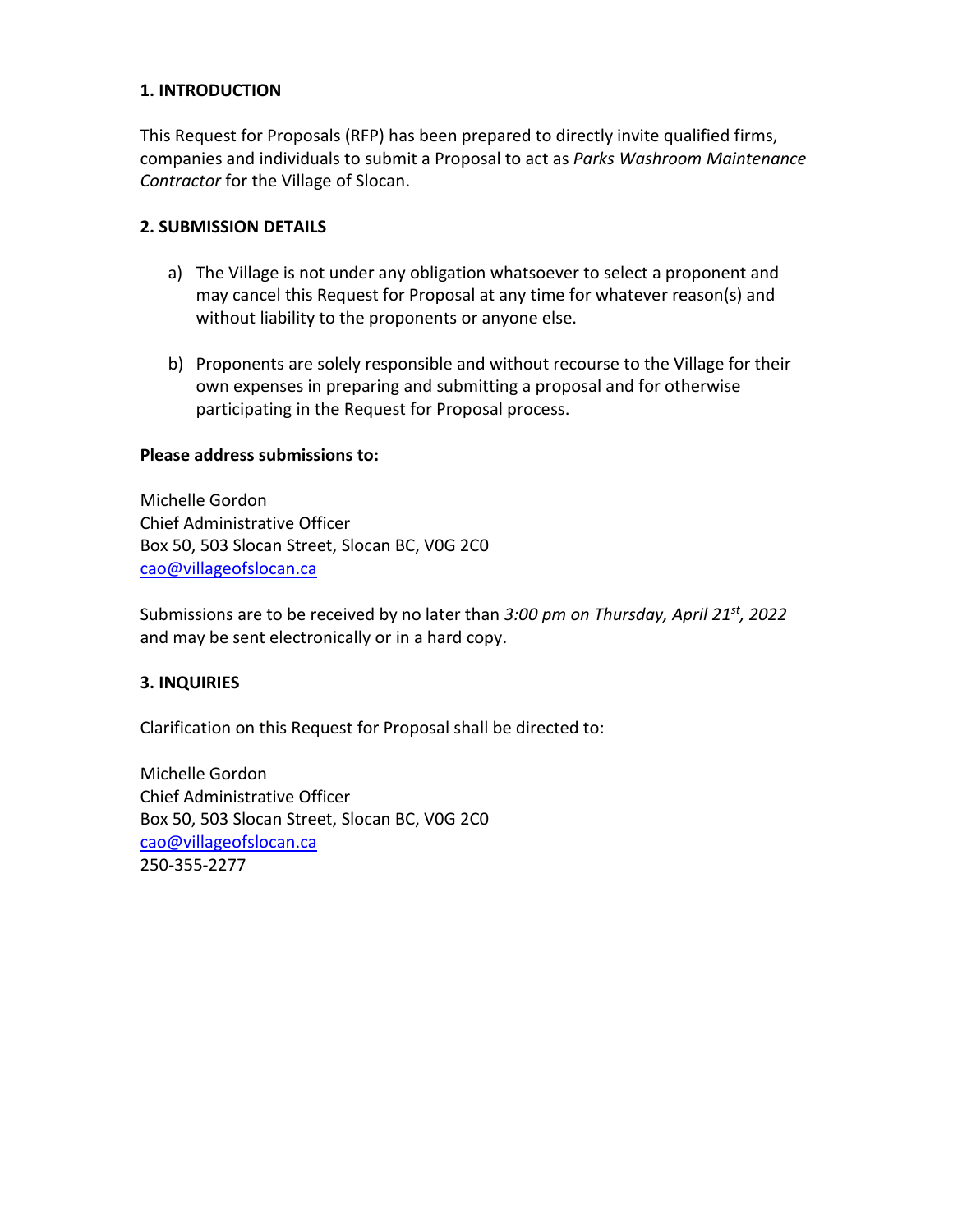#### **4. PROPOSAL BACKGROUND**

The Village of Slocan is located approximately 60 minutes from Nelson and Castlegar on Slocan Lake, in the beautiful Slocan Valley. The Village is known for being located in one of the most scenic valleys in BC and is considered as the gateway to Valhalla Provincial Park, a 50,000 hectare park established for the protection of the Selkirk Mountains.

The Village of Slocan has significant public use areas on its waterfront, on the Slocan Lake and Slocan River. These areas are utilized by the public year-round and are most popular during the summer months. This Village has garnered a reputation as a safe, family-friendly destination and is something the Village strives to maintain. The waterfront is becoming increasingly popular with multiple user groups, who access public infrastructure including a public beach park with picnic areas and washroom, beach volleyball court, swim dock, boat launch, breakwater, gazebo, and the Slocan Lake trailhead for the Slocan Valley Rail Trail.

The seasonal operation of Slocan's park facilities are by private contractor, under contract with the Village of Slocan. The operations contract is an annual contract issued in response to a Village 'Request for Proposal' (RFP). The parks facilities are open May 1st through mid-October.

#### **5. TERM & HOURS OF OPERATION**

- a) This proposal is to hire an operator to maintain parks facilities and operations for the term of one year, the 2022 season, with an option to continue for a further one (1) year with the agreement of the Village.
- b) The term of operation will be from: May  $1^{st}$  through to October  $15^{th}$ , 2022
- c) The facilities shall be open on a full-time, 7-day per week basis from 8:00am to 8:00pm.

# **6. CONTRACTOR FEES, LICENSES AND INSURANCE**

The Contractor agrees to obtain and provide the following to the Village:

- (a) Village of Slocan Business License;
- (b) Record of Liability Insurance, listing the Village of Slocan as Additional Insured, with inclusive limits of not less than three million dollars (\$3,000,000).

# **7. EMPLOYEES RESPONSIBILITY OF CONTRACTOR**

All employees employed in the operation and maintenance of the parks facilities shall be employees of the Contractor and the Contractor shall be responsible for:

(a) Hiring and firing of employees hired by the Contractor;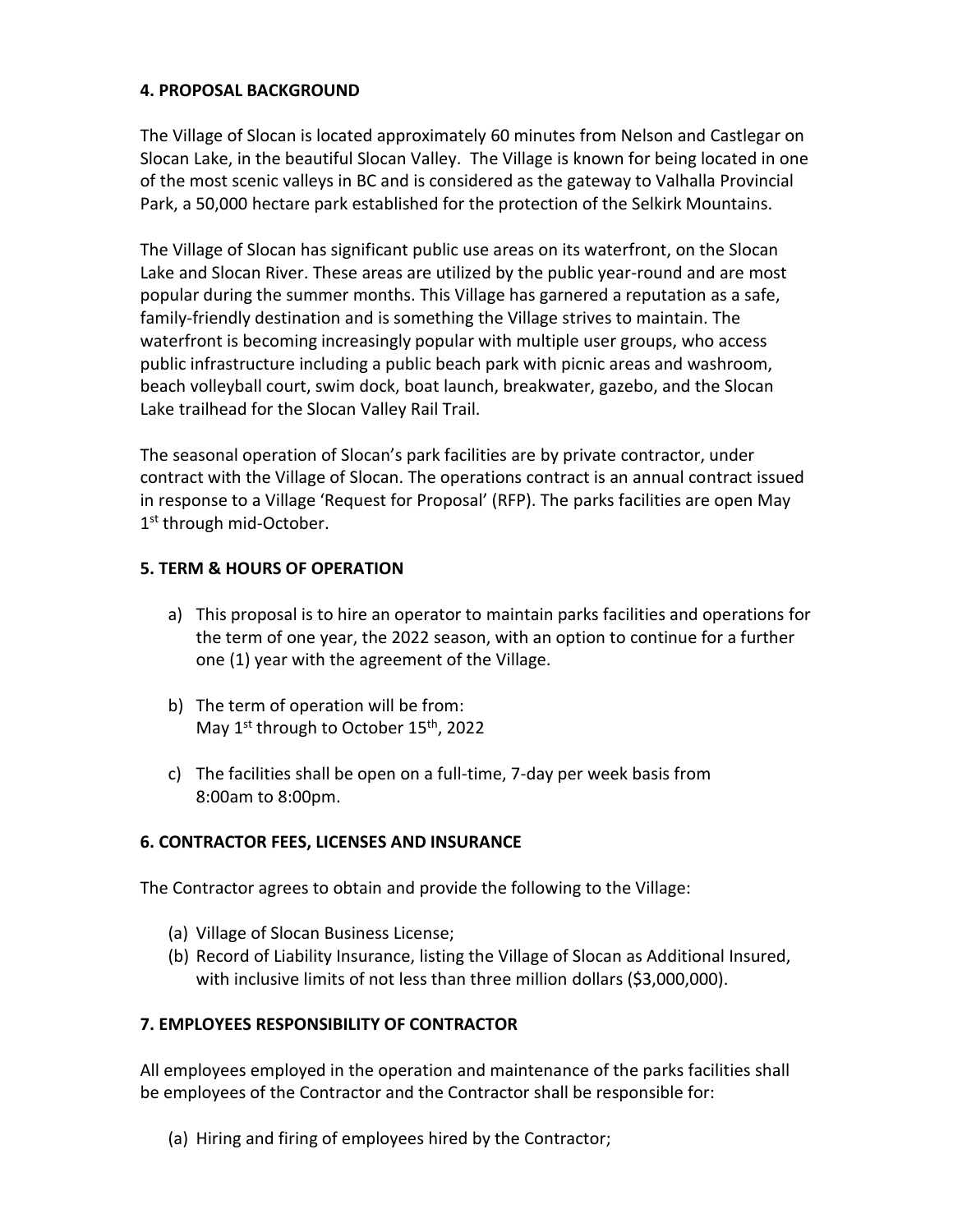- (b) Payment of all wages of employees hired by the Contractor, including but not limited to Worker's Compensation fees, employment insurance, Canada Pension Plan and Income Tax deductions and expenses;
- (c) Ensuring that all employees of the Contractor shall at all times operate in a business-like manner and follow the rules, regulations, bylaws and policies of the Village of Slocan, and all other law enactments.

# **8. OPERATOR REQUIREMENTS**

The requirements listed below, outline the majority of the requirements of the Operator but is not expected to be an exhaustive list, as additional responsibilities may be required from time to time.

# 1. Slocan Beach:

- (a) keep the beach, boat ramp, grass and parking area clean and tidy, but not to keep the grass cut;
- (b) check garbage bins on a daily basis (busy summer days may require multiple checks) and, if full on days that are not regularly scheduled for garbage pick-up by Village Public Works, to bag and drop it off at the Public Works yard in the place designated by the Public Works Supervisor;
- (c) ensure that no recyclables are placed in the garbage;
- (d) clean washroom facilities daily, keep the toilets operational, and keep the facilities supplied with all paper products and light bulbs;
- (e) be responsible for opening the Beach Park washrooms daily at 8:00am;
- (f) be responsible for closing the Beach Park washrooms daily at 8:00pm.
- 2. Kiddie Park:
	- (a) keep park and area clean and tidy, but not to keep the grass cut;
	- (b) check garbage bins on a daily basis (busy summer days may require multiple checks) and, if full on days that are not regularly scheduled for garbage pick-up by Village Public Works, to bag and drop it off at the Public Works yard in the place designated by the Public Works Supervisor;
	- (c) ensure that no recyclables are placed in the garbage;
	- (d) clean washroom facilities daily, keep the toilets operational and keep the facilities supplied with all paper products and light bulbs;
	- (e) be responsible for opening the Kiddie Park washroom daily at 8:00am;
	- (f) be responsible for closing the Kiddie Park washroom daily at 8:00pm.
- 3. Trailhead Washroom:
	- (a) keep Trailhead washroom area clean and tidy, but not to keep the grass cut;
	- (b) check garbage bins on a daily basis (busy summer days may require multiple checks) and, if full on days that are not regularly scheduled for garbage pick-up by Village Public Works, to bag and drop it off at the Public Works yard in the place designated by the Public Works Supervisor;
	- (c) ensure that no recyclables are placed in the garbage;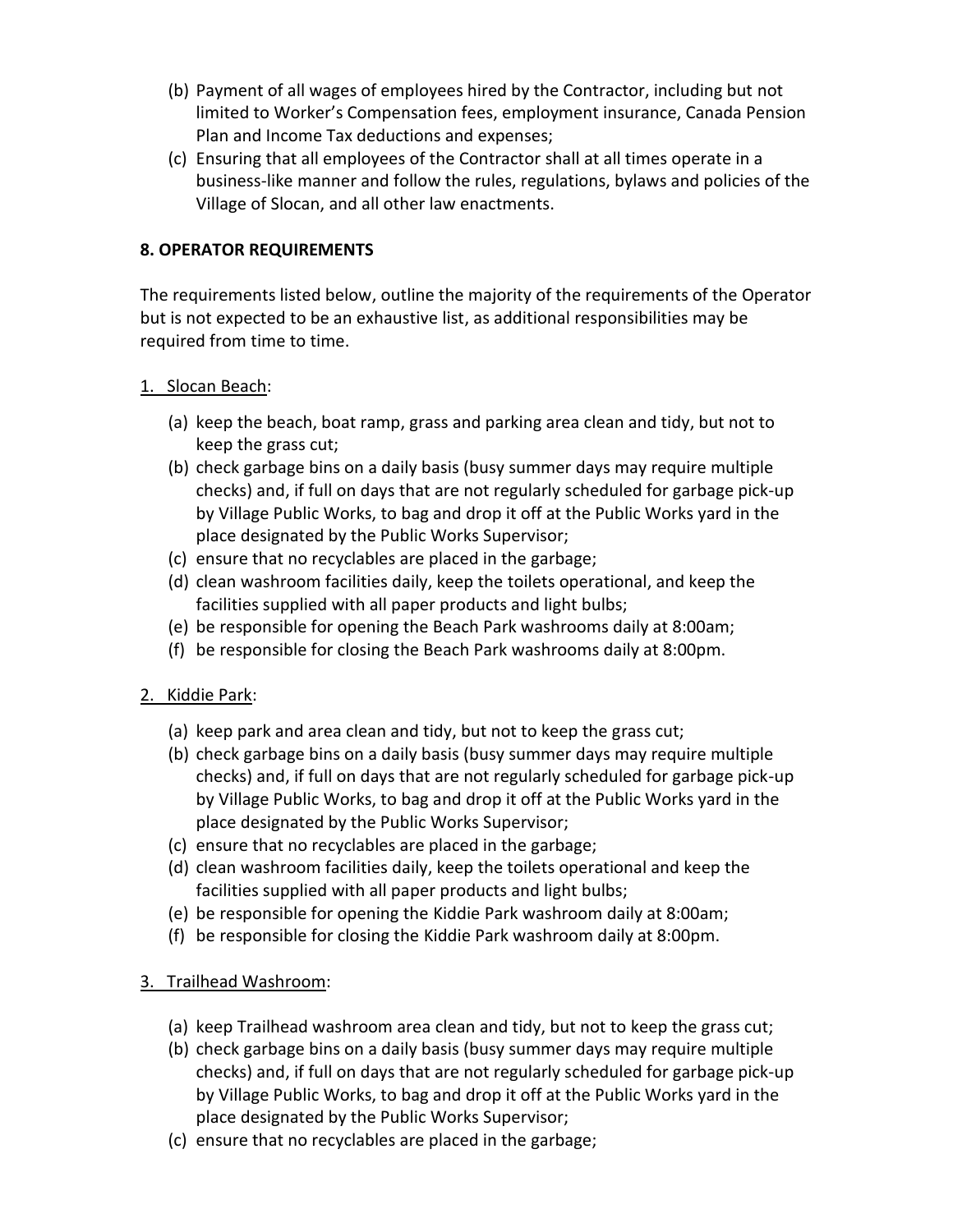- (d) clean washroom facilities daily, keep the toilets operational and keep the facilities supplied with all paper products and light bulbs.
- 4. Miscellaneous:
	- (a) immediately notify the Village/Public Works Supervisor of vandalism or the requirement for any repairs to the buildings or facilities which are over and above regular maintenance;
	- (b) the Contractor agrees that he/she has satisfied himself/herself as to the nature and locations of the work;
	- (c) the Operator agrees to comply with Village policies, resolutions, bylaws, and regulations, and all other enactments of local, provincial or federal law;
	- (d) ensure the safety of the public while working on the site;
	- (e) be responsible to pay own taxes, premiums and insurances;
	- (f) provide own transportation and will be responsible in all aspects for the same;
	- (g) the Contractor waives any and all claims that he/she may have against the Village and its elected officials, officers, employees and representatives for any and all liability or claims, of any kind whatsoever, regarding this contract;
	- (h) management of facilities maintenance and associated activity areas will be the responsibility of the Contractor, and he/she will be responsible for the supplies, materials, and tools required for the management of the facilities (toilet paper, paper towel and hand soap to be provided);
	- (i) Contractor will provide friendly, courteous, and welcoming service whilst dealing with the public;
	- (j) other requests as required.

# **9. PROPOSAL BUDGET**

1. This Contract Agreement is based on an hourly rate of \$20.00 per hour to a maximum of 325 (three hundred and twenty-five) hours, for a total maximum payment of \$6,500.00 (six thousand, five hundred dollars);

The Contractor shall invoice the Village for the above noted fees on a bi-weekly basis and the Village shall pay the invoices within seven (7) days of receiving the invoices. The Village will not be responsible for payment of any other benefits, including, but not limited to CPP, EI, holiday pay or health and insurance benefits.

# **10. PROPOSAL SUBMISSIONS, SELECTION AND EVALUATION CRITERIA**

Proposal Format:

The following format and sequence should be followed in order to provide consistency in Proponent response and ensure each proposal receives full consideration and evaluation of key elements.

- a) Title Page, showing Proponent's contact information.
- b) Table of Contents including page numbers.